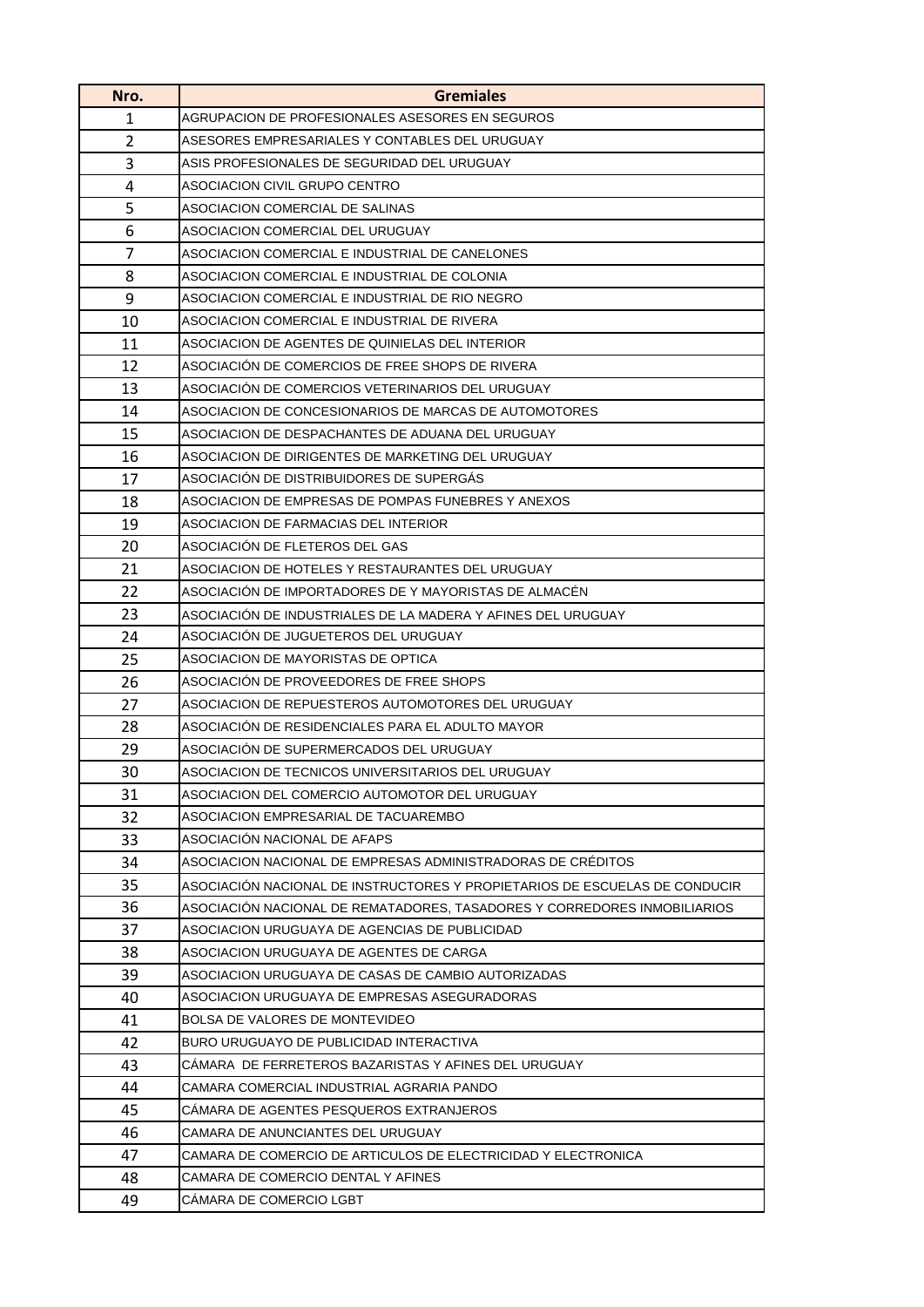| 50 | CAMARA DE EMERGENCIAS MEDICAS MOVILES                                      |
|----|----------------------------------------------------------------------------|
| 51 | CAMARA DE EMPRESARIOS DE FREE SHOPS DEL URUGUAY                            |
| 52 | CAMARA DE EMPRESAS DE INVESTIGACION SOCIAL Y DE MERCADO DEL URUGUAY        |
| 53 | CAMARA DE ESPECIALIDADES FARMACÉUTICAS Y AFINES                            |
| 54 | CAMARA DE ESPECIALIDADES VETERINARIAS                                      |
| 55 | CAMARA DE IMPORTADORES DE NEUMÁTICOS DEL URUGUAY                           |
| 56 | CAMARA DE IMPORTADORES MAYORISTAS DE CALZADO                               |
| 57 | CAMARA DE INSTALADORES PROFESIONALES DE SISTEMAS ELECTRONICOS DE SEGURIDAD |
| 58 | CAMARA DE INSTITUCIONES Y EMPRESAS DE SALUD                                |
| 59 | CAMARA DE INSTRUMENTAL Y ESPECIALIDADES CIENTIFICAS                        |
| 60 | CAMARA DE LUBRICANTES DEL URUGUAY (CALU)                                   |
| 61 | CAMARA DE TELECOMUNICACIONES DEL URUGUAY                                   |
| 62 | CAMARA DE ZONAS FRANCAS DEL URUGUAY                                        |
| 63 | CAMARA EMPRESARIAL DE MALDONADO                                            |
| 64 | CAMARA EMPRESARIAL DE SEGURIDAD INTEGRAL DEL URUGUAY                       |
| 65 | CAMARA FRUTICOLA URUGUAYA                                                  |
| 66 | CAMARA INMOBILIARIA URUGUAYA                                               |
| 67 | CÀMARA MERCANTIL URUGUAY - ITALIA                                          |
| 68 | CAMARA URUGUAYA DE AGENCIAS DE MEDIOS                                      |
| 69 | CAMARA URUGUAYA DE ASESORES PROFESIONALES DE SEGUROS                       |
| 70 | CAMARA URUGUAYA DE COOP.DE AHORRO Y CREDITO DE CAPITAL.                    |
| 71 | CAMARA URUGUAYA DE EMPRESAS DE SEGURIDAD                                   |
| 72 | CAMARA URUGUAYA DE EMPRESAS DE SERVICIO DE ACOMPAÑANTES                    |
| 73 | CAMARA URUGUAYA DE EVALUADORES DE LA CONFORMIDAD                           |
| 74 | CAMARA URUGUAYA DE FRANQUICIAS                                             |
| 75 | CAMARA URUGUAYA DE GAS LICUADO                                             |
| 76 | CAMARA URUGUAYA DE IMPORTADORES DE MAQUINAS DE OFICINA E INFORMATICA       |
| 77 | CAMARA URUGUAYA DE LOGISTICA                                               |
| 78 | CÁMARA URUGUAYA DE PRODUCTOS ORTOPÉDICOS                                   |
| 79 | CAMARA URUGUAYA DE SERVICIOS DE AMBULANCIAS                                |
| 80 | CAMARA URUGUAYA DE SERVICIOS DE ARQUITECTURA E INGENIERIA                  |
| 81 | CAMARA URUGUAYA DE TARJETAS DE CREDITO Y COMPRA                            |
| 82 | CAMARA URUGUAYA DE VENTA DIRECTA                                           |
| 83 | CÁMARA URUGUAYA DEL CURIER                                                 |
| 84 | CAMARA URUGUAYA DEL LIBRO                                                  |
| 85 | CÁMARADE EMPRESAS GESTORAS DE RESIDUOS - CEGRU                             |
| 86 | CENTRO COMERCIAL E INDUSTRIAL DE ARTIGAS                                   |
| 87 | CENTRO COMERCIAL E INDUSTRIAL DE CARMELO                                   |
| 88 | CENTRO COMERCIAL E INDUSTRIAL DE CERRO LARGO                               |
| 89 | CENTRO COMERCIAL E INDUSTRIAL DE DURAZNO                                   |
| 90 | CENTRO COMERCIAL E INDUSTRIAL DE FLORES                                    |
| 91 | CENTRO COMERCIAL E INDUSTRIAL DE FLORIDA                                   |
| 92 | CENTRO COMERCIAL E INDUSTRIAL DE LAVALLEJA                                 |
| 93 | CENTRO COMERCIAL E INDUSTRIAL DE LIBERTAD                                  |
| 94 | CENTRO COMERCIAL E INDUSTRIAL DE ROCHA                                     |
| 95 | CENTRO COMERCIAL E INDUSTRIAL DE ROSARIO                                   |
| 96 | CENTRO COMERCIAL E INDUSTRIAL DE SAN JOSE                                  |
| 97 | CENTRO COMERCIAL E INDUSTRIAL DE SANTA LUCIA                               |
| 98 | CENTRO COMERCIAL E INDUSTRIAL DE SORIANO                                   |
| 99 | CENTRO COMERCIAL E INDUSTRIAL DE TREINTA Y TRES                            |